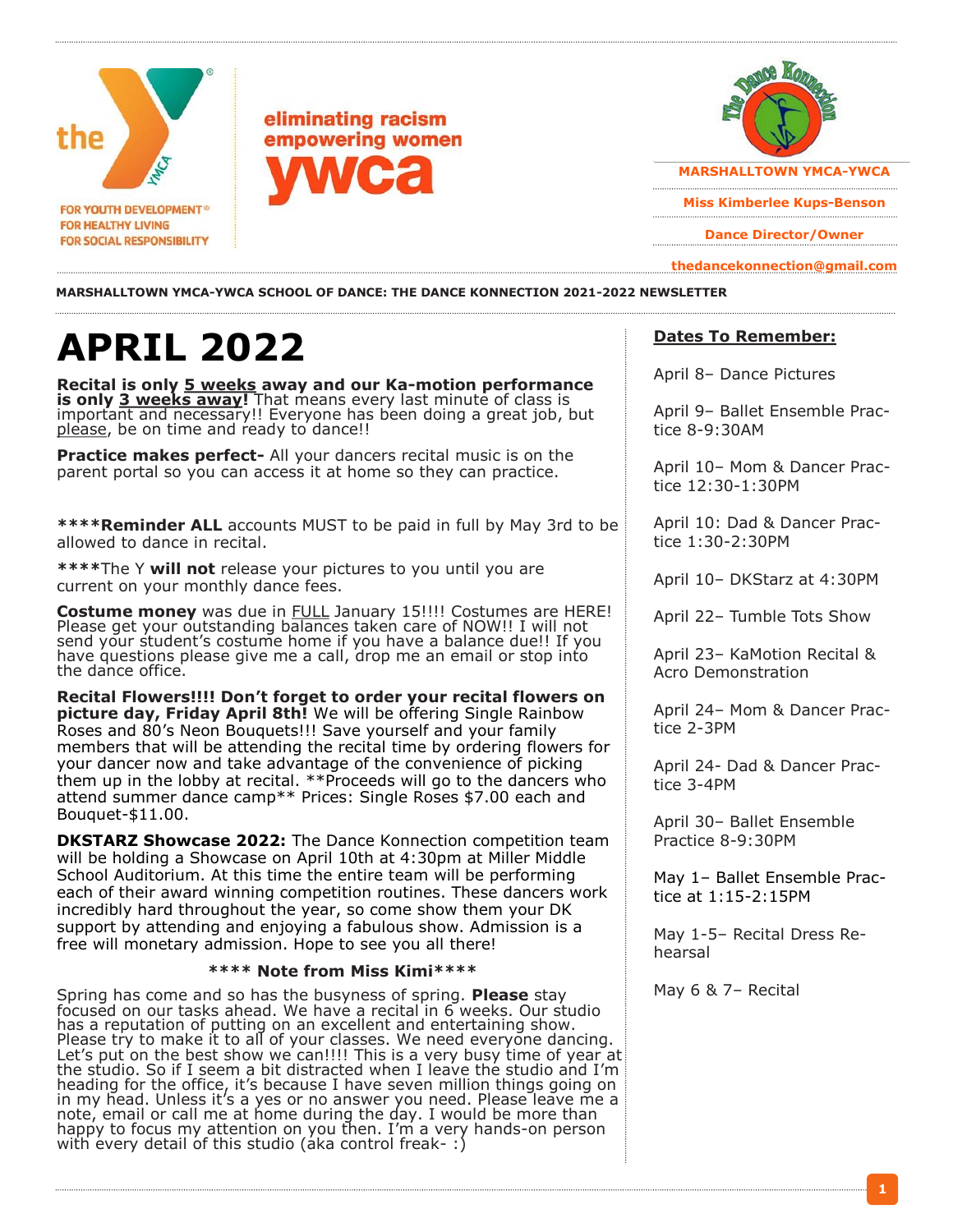



**Presents:**

**Hello KaMotion!!!** Miss Brittany would like all the KaMotion dancers to do one big practice together April 19th from 4:45-6PM, so **BOTH** KaMotion 1 and 2 will attend at this time. Now I know some of you have other classes that overlap into this time, so make sure your dancer attends at least 1/2 of their other class on that day. We are getting ready for 2 different shows all at the same time!!

## **Ka-Motion 1 &2 End of the Year Party!**

What: A party to celebrate all we've done this year! We eat and play games and talk about how great our performance went!

When: Tuesday April 26 4:45-5:30PM

Where: Studio 4

What to Bring: Any food you want! We will provide the juice, cups, plates, napkins, etc.

(This is in place of regular classes)

**Hello Tumble Tots!!!–** We have very exciting news!!! Mark your calendars.... Your little Tumble Tot will be doing a mini show on Friday April 22nd from 6:30-7:00PM in studio 4. We will have them demonstrate what they have learned throughout the year. Following that, they will each receive a certificate! Juice and cookies will be served for refreshments. It will be a great time!!!

**Acro Demonstration– 80's Rock n ROLL!!!** Our Acro Show is on Saturday April 23rd at 2:00PM at the Henry Horne Center (new Y building) in the gym, following our KaMotion Spirit Squad. At this time our acro students will be showcasing all their advancements and tricks that they have made and learned in class this year. Come and support these talented dancers!

**Acro Demonstration Extra Practice!!!-** We will have practice Saturday April 9th from 1-2PM for those participating in the acro demonstration to run thru our show! It is **VERY** important that everyone is there as this is our only practice **ALTOGETHER** before our show on the 23rd!! Let's rock n ROLL!

**April Birthdays**

Stella Gliem

Ellena Hill

Peighton Kroeger

Zoey Huseboe

Hannah Summers

Katalina Garcia

Sydney Hibbs

Mackenzie Ricken

Iva Anderson

Sabella Witzke

Harlow Hill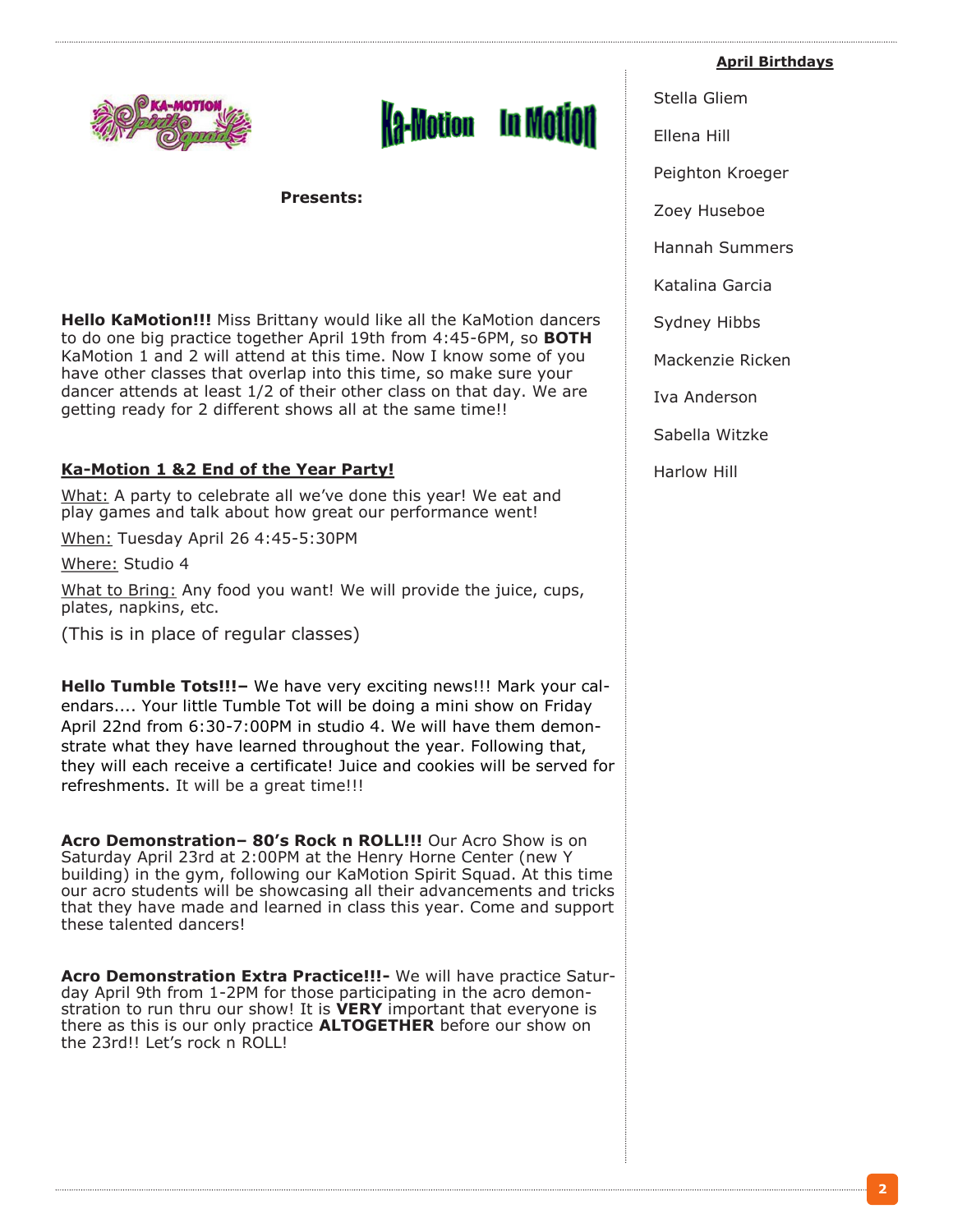

**Recital Tickets!!!** We will be selling our May recital tickets online only and at the door the day of recitals!!! Tickets will be going on sale online at www.tututix.com/ tickets on Monday April 11th at 10:00am. Ticket prices are \$13.00 each plus a processing fee. Tickets sold at the door the day of the recitals will be \$16.00 each. More information was given at parents viewing.

**It will be fun bun week at The Dance Konnection April 11-14th!!** Dancers can create any hairstyle they would like as long as there is at least one bun and they can dance in it. Get creative!!! Prizes will be awarded for the best bun each day.

**Acro students mark your calendars–** We will be holding one more acro evaluation on Saturday April 2nd at 1 PM. Email office to reserve your spot.

**Ballet/Pointe Dancers…..Mark your calendars–** Below you will find additional dates for our Ballet 1-5/ Pointe 1-4 classes.

Saturday April 9: 8-9:30AM

Saturday April 30: 8-9:30AM

Sunday May 1: 1:15-2:15PM

All Ballet 1,2,3,4,5 and Pointe 1, 2, 3 and 4 dancers need to make it to as many of these as possible. These are free and in addition to your regular dance classes. **\*Watch your emails about individual or groups for extra practices\***

**Dancer Dads & Dancer Moms–** Practices will be April 10th, 24th, and the week of recital TBA.

April 10: Mom & Dancers– 12:30-1:30PM and Dad & Dancers– 1:30-2:30PM

April 24th: Mom & Dancers– 2-3PM and Dad & Dancers– 3-4PM

**Attention Clogging 1, 2, 3–** You will have the following combined classes:

Wednesday April 13th at 5:30PM in studio 4

### **Tap and Jazz Production Practice!!!**

Tap Production: Tap 1,2,3,4,5,6,7: May 1st 4:30-6:30PM Jazz Production: Jazz 1,2,3,4,5,6,7,8,9: May 1st 2:15-4:30PM

**Private Lessons–** For any dancers that are looking to get a little more time in the studio to work on technique, turns or anything else we have the following teachers whom are offering private lessons in the months of March & April with Miss Jolie and Miss Alyson. You can pay and book one or more please go to your Parent Portal and click on Appointment/Privates.

**Nation Honor Society of Dance Arts–** Banquet: April 24th at 5PM.

**Summer Dance Camps & Classes!!!!! Coming SOON!!! We are excited to be offering a full summer schedule this year!**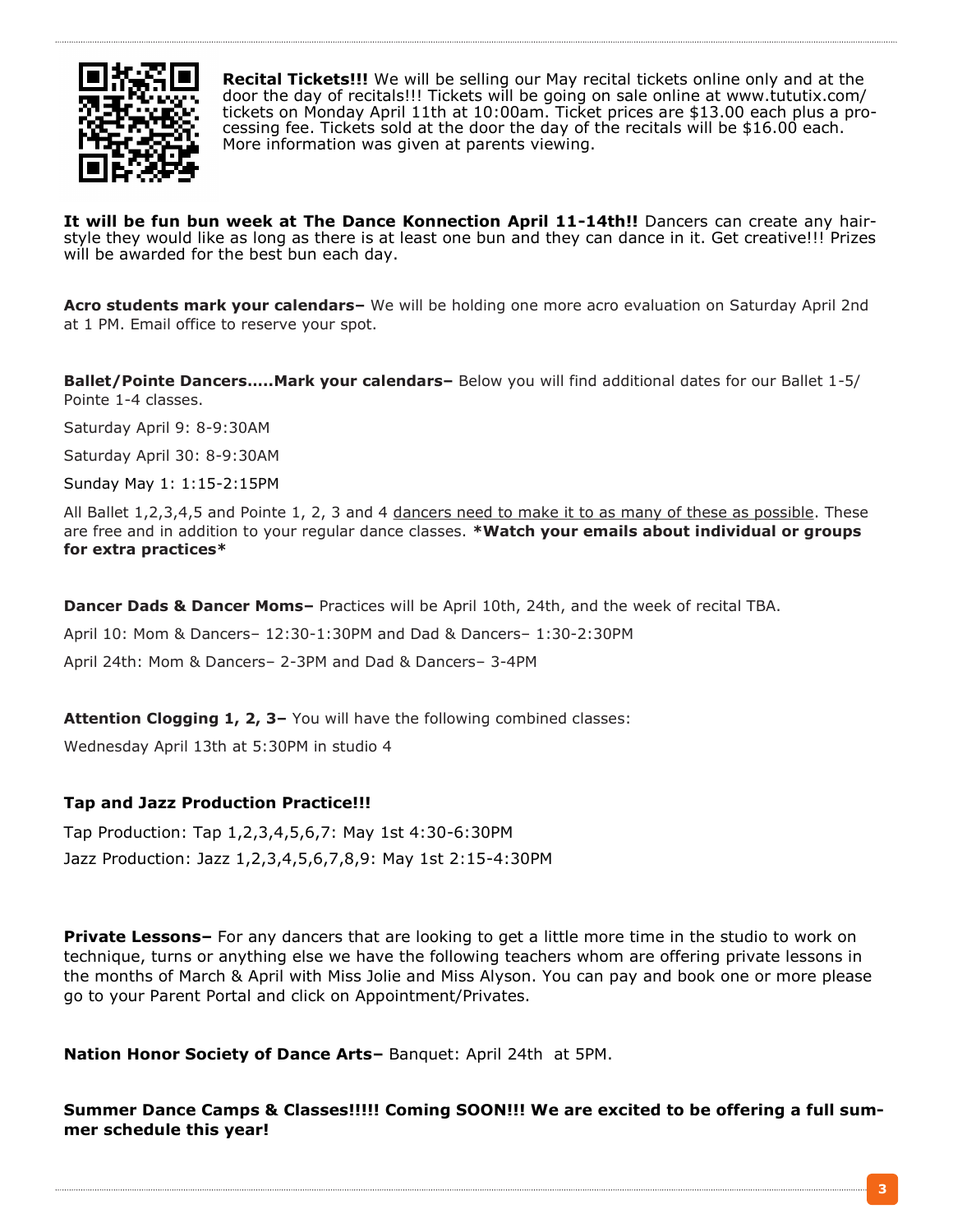

**Recital:**

**Backstage Helpers with our younger dancers–** Saturday Morning: **Need 1,** Saturday Evening: **Need 2**

**Backstage Helper with our younger boy dancers–** Saturday Evening: **Need 1**

**Auditorium Ushers-** Saturday Morning: **Need 1**

**Recital Teddy Bears Available for purchase!!** They make a great keep sake! The cost is \$7.75 plus tax. They are mini plush blue bears with the recital t-shirt design. We have a limited number so when they are gone they are gone. You will need to come to the office to purchase them. We take cash or check and we will not put it on your account to pay later, so they need to be fully paid at the time of purchase. They are sooo stinking cute!!!

# **We are doing the DK Recital Program Memory Book again this year!**

We will no longer be handing out programs at recital, (there will be a digital download available) but we are doing an amazing memory book! Not only will it have the recital order of the show, etc., but you will also be able to purchase an ad to tell your dancer and the world to break a leg!! You can even advertise your business. This program will be an amazing keepsake for your dancer. The program will be in a high glossy booklet with all prints being in black and white. With the purchase of an ad, you will get one memory book free of charge. If you get a business sponsor for an ad, you will get your ad at equal or lesser size free (one booklet).

Ads are due no later than **Friday, April 1st at 9:00pm**. Any ads received after 9pm on April 1st, will not be included in the memory book. All ads must be submitted via email to DKDKstudio3@qmail.com. The email must include the text you want in it, ad photo (jpeg format only), if you are doing a business ad also, we will need their logo/business card sent (jpeg format only) and the verbiage they would like to put in the book. The picture of dancer must be in a jpeg format only and dancers name MUST be spelled correctly. Anyone can purchase an ad, grandparents, friends, aunts, uncles, absolutely anyone!!! These ads can be to individual dancers or even classes!!! We have an example program from last year in the dance office, if you would like to take a look. Ad Prices are as follows:

Full Page: 4.5"x7.5"h- Can fit up to 3 pictures (1st pic FREE, add'l pics \$5 each)- \$100.00

Half Page: 4.5"x3.75"h- Can fit up to 2 pictures (1st pic FREE, add'l pics \$5 each)- \$75.00

1/4 Page: 2.25"x3.75"h- Can fit 1 picture- \$50.00

1/8 Page: 2.25"x1.875"h COPY ONLY! NO PICTURES! - \$25.00